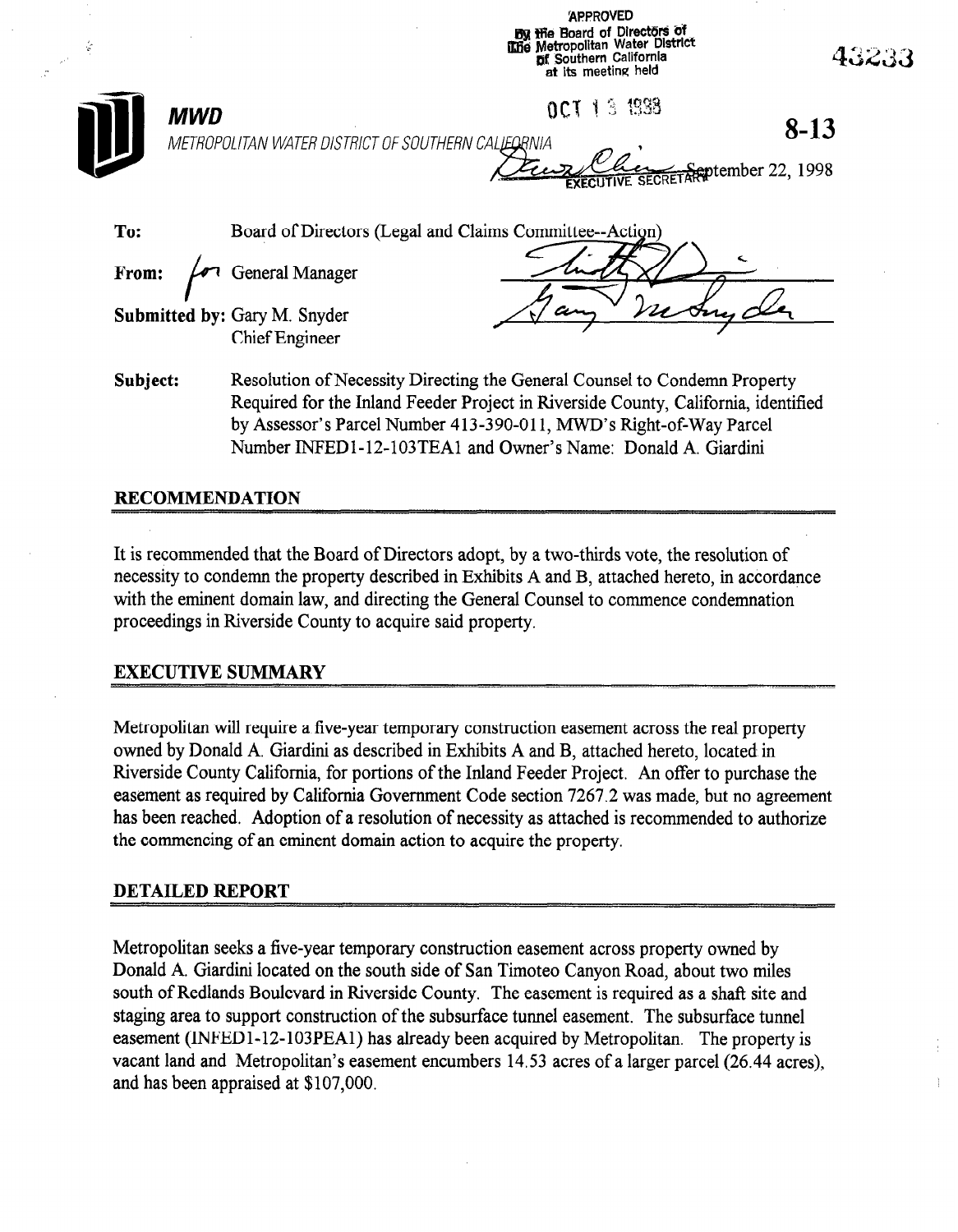On September 4, 1998, a notice of intention to adopt a resolution of necessity and for an opportunity to appear and be heard before the Special Committee on Real Property Management on September 22, 1998, as to the necessity for the Project and the taking of the easement, was served on the property owner. The Eminent Domain Law requires an owner to provide a written request for a hearing within 15 days after the notice was served to be entitled to a hearing on the adoption of a resolution of necessity. No written request was received and the property owners did not appear at the hearing. A written summary of the hearing and the recommendation of the Special Committee on Real Property Management is attached. The Special Committee voted to recommend approval of the proposed resolution of necessity.

Transmitted herewith is the form of resolution declaring the necessity of the Project and the acquisition of the temporary easement described in Exhibits A and B, attached thereto, and directing the General Counsel to commence condemnation proceedings in Riverside County to acquire the temporary easement.

On February 9, 1993, the Board certified that the Final Environmental Impact Report for the Inland Feeder Project had been completed in compliance with the California Environmental Quality Act (CEQA) and the State Guidelines, and that it had reviewed and considered the information contained in that document. Your action on the subject resolution is therefore in compliance with CEQA. No further environmental documentation or review is necessary for the Board to act on this request.

ks: 12004

Attachment(s)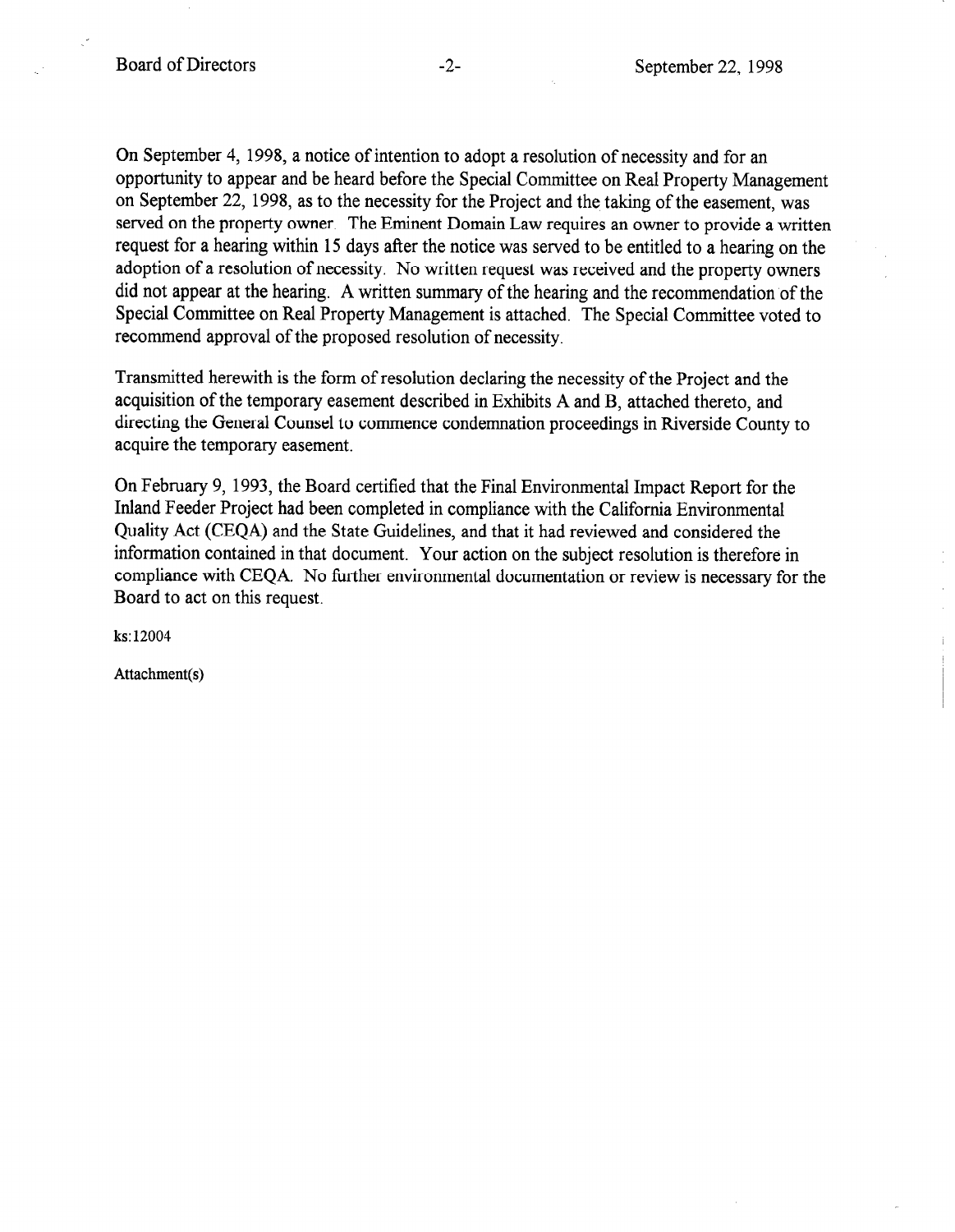# 43233

Attachment to 8-13 Engineering Division September 22, 1998 Page 1 of 1

# SUMMARY OF HEARING AND RECOMMENDATION OF THE SPECIAL COMMITTEE ON REAL PROPERTY MANAGEMENT REGARDING ADOPTION OF A RESOLUTION OF NECESSITY TO CONDEMN PROPERTY FOR THE INLAND FEEDER PROJECT

On September 22, 1998, at the offices of The Metropolitan Water District of Southern California, located at 350 South Grand Avenue, Los Angeles, California 90071, Room 3 11, a hearing was held by the Special Committee on Real Property Management of the Board of Directors. Committee Chairman Jerry Ring presided. The Committee was called to order and a quorum was present.

Senior Deputy General Counsel Lauren Brainard advised the Committee that it has been delegated the authority by Metropolitan's Board of Directors to hold the hearing required by law as a prerequisite to the adoption of a resolution of necessity to acquire property through the exercise of the eminent domain power. The purpose of the hearing is to allow the Committee to make a determination regarding whether the public interest and necessity require the proposed Project, whether the Project is planned or located in the manner that will be most compatible with the greatest public greatest planned of located in the manner that will be most compatible while necessary for the Project.

Mr. Brainard further advised the Committee that the offer to purchase the easement had been made to the owner in accordance with the owner was provided with the case of the owner. made to the owner in accordance with the law. The owner was provided written notice of the hearing, but no request to appear was received and no appearance was made.

Mr. Brainard made a presentation regarding the Inland Feeder Project, and identified the subject  $\rho$  property as a final property and temporary construction easement  $\rho$  and  $\rho$  and  $\rho$  and  $\rho$   $\sigma$   $\sim$ property as a five year temporary construction easement located on the south side of San Timoteo Canyon Road, is required as a shaft site and staging area, and encumbers approximately 14 acres for the Riverside Badlands Tunnel. The subsurface tunnel easement had already been acquired by Metropolitan. Director Peterson asked the purpose of the shaft sites. Project Manager Dennis Majors replied that the shaft sites were necessary for access and ventilation.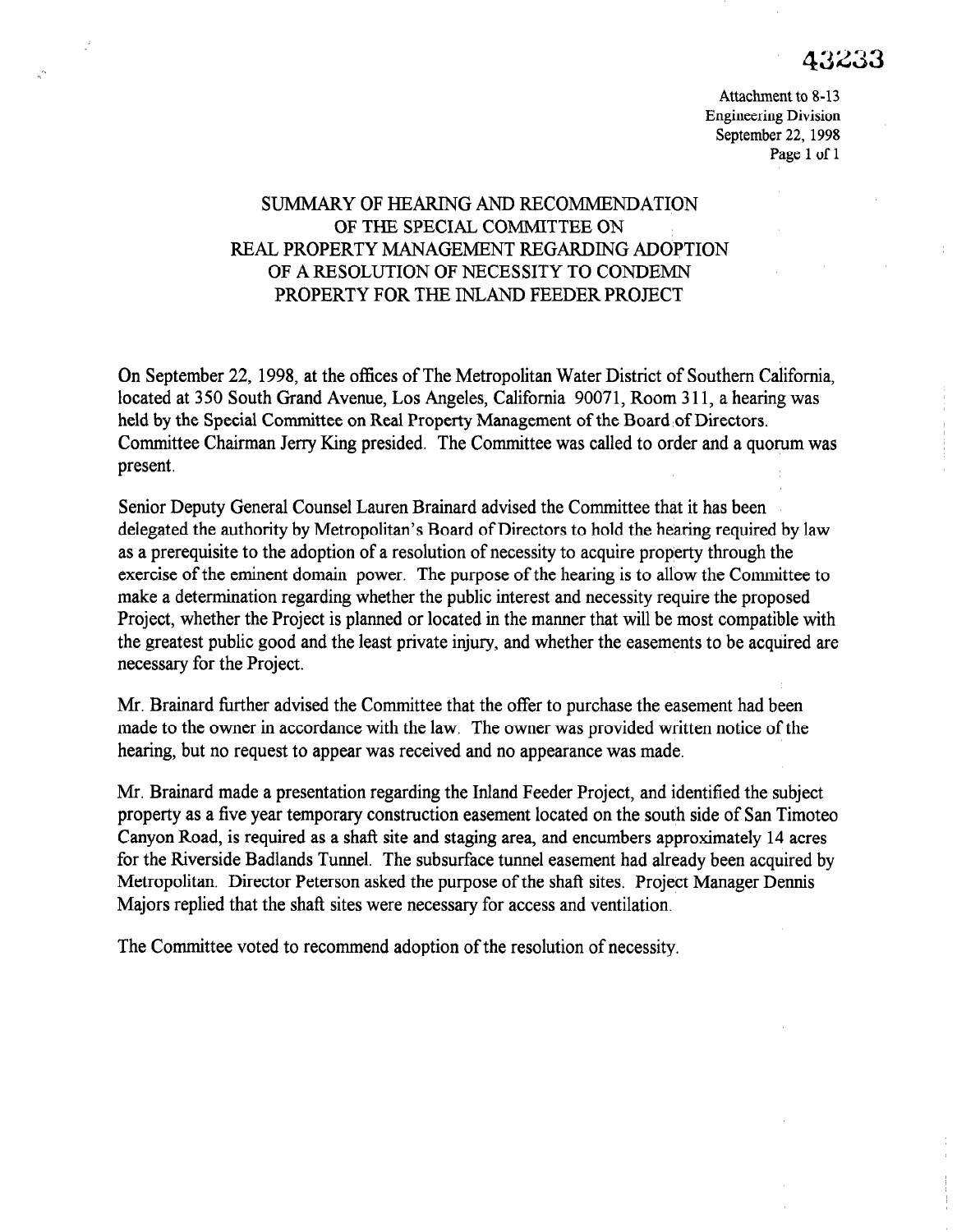# 43233

Attachment to 8-13 Engineering Division September 22, 1998 Page 1 of 2

### **RESOLUTION** 8612

# A RESOLUTION OF THE BOARD OF DIRECTORS OF THE METROPOLITAN WATER DISTRICT OF SOUTHERN CALIFORNIA DIRECTING THE CONDEMNATION OF CERTAIN PROPERTY SITUATED IN THE COUNTY OF RIVERSIDE (INLAND FEEDER PROJECT)

BE IT RESOLVED by the Board of Directors of The Metropolitan Water District of Southern California (the "District").

Section 1. The District's Board hereby finds and determines that the public interest and necessity require, for public use, the construction, operation and maintenance of water conveyance facilities ("Inland Feeder Project") in the County of Riverside for the transportation and distribution of water for use within the District's boundaries and that certain property situated in the County of Riverside are necessary therefor.

Section 2. The temporary easement to be acquired for the public use set forth in section 1, above, consists of a parcel of land described in Exhibit A attached hereto and incorporated herein by reference and shown on Exhibit B attached hereto and incorporated herein by reference. The property is located within the District's boundaries.

Section 3. The District's Board hereby declares its intention to acquire the temporary easement described in Exhibits A and B attached, by proceedings in eminent domain as authorized by the Metropolitan Water District Act (Stats. 1969, Ch. 209, as amended).

Section 4. The District's Board hereby finds and determines that the proposed Project is planned or located in the manner that will be most compatible with the greatest public good and the least private injury.

Section 5. The District's Board hereby finds and determines that the temporary easement described in Exhibits A and B attached hereto are necessary for the proposed Project.

Section 6. The District's Board hereby finds and determines that the offer required by Government Code section 7267.2 has been made to the owner of record of the property described in Exhibits A and B, attached hereto.

Section 7. The District's General Counsel is hereby directed to commence proceedings in the Superior Court of California, County of Riverside for the purpose of condemning and acquiring the temporary easement described in Exhibits A and B attached hereto, and to take such steps as may be necessary to secure an order of court permitting the District to take possession of the easement described in Exhibits A and B attached hereto for the uses and purposes herein described. He is authorized to take such actions and steps as he deems necessary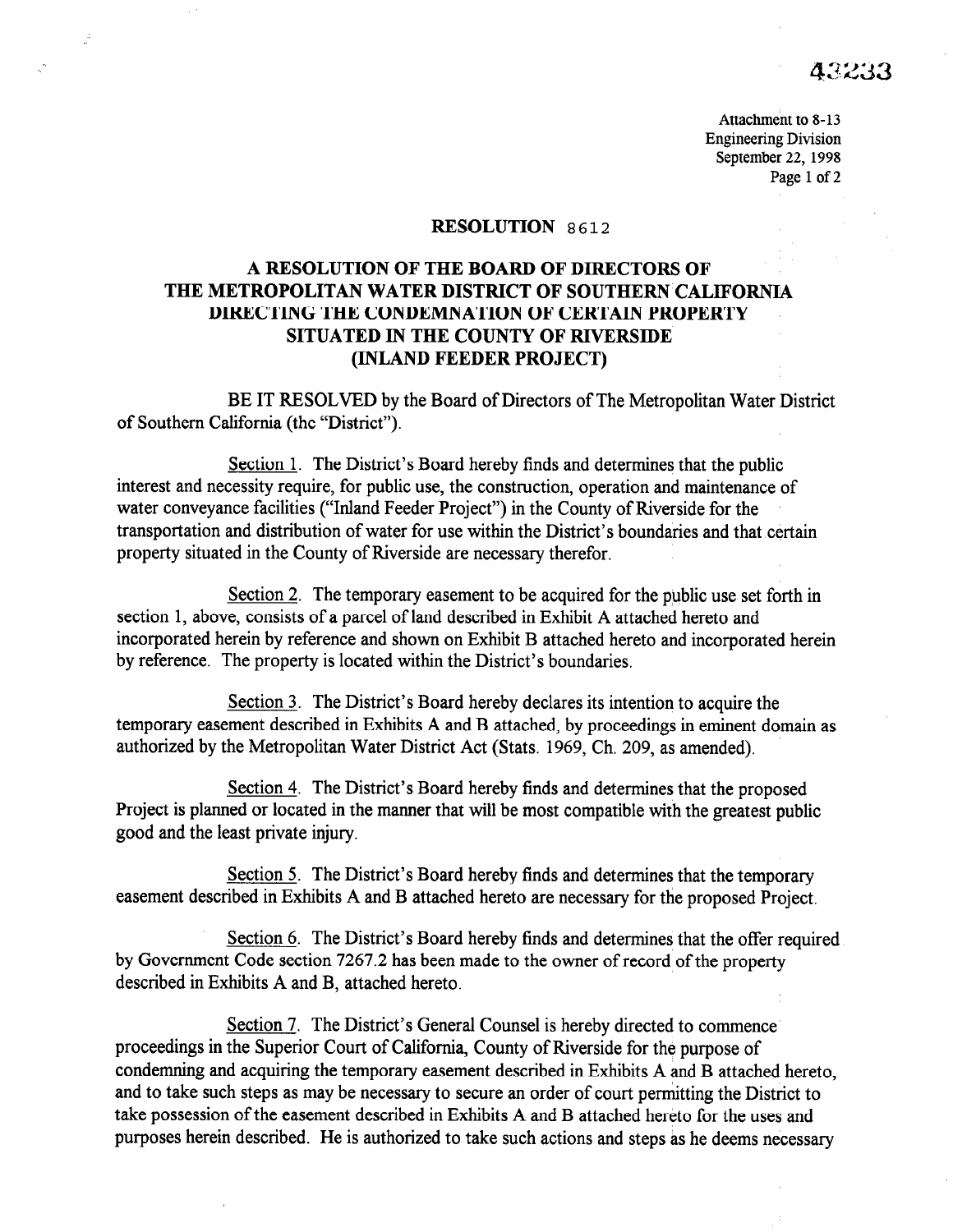Attachment to 8-13 Engineering Division September 22, 1998 Page 2 of 2

in connection with such proceedings, including the amending of the complaint to reduce the extent of the easements to be acquired so as to reduce the compensation payable in the action where such change could not substantially impair the construction and operation of the said public works, and to incur expenses necessary and incidental to the action.

I HEREBY CERTIFY that the foregoing resolution was adopted at the meeting of the Board of Directors of The Metropolitan Water District of Southern California held the 13th day of October, 1998, by vote of two-thirds of all its members, and I further certify that the foregoing is a full, true and correct copy of the resolution.

> Executive Secretary The Metropolitan Water District of Southern California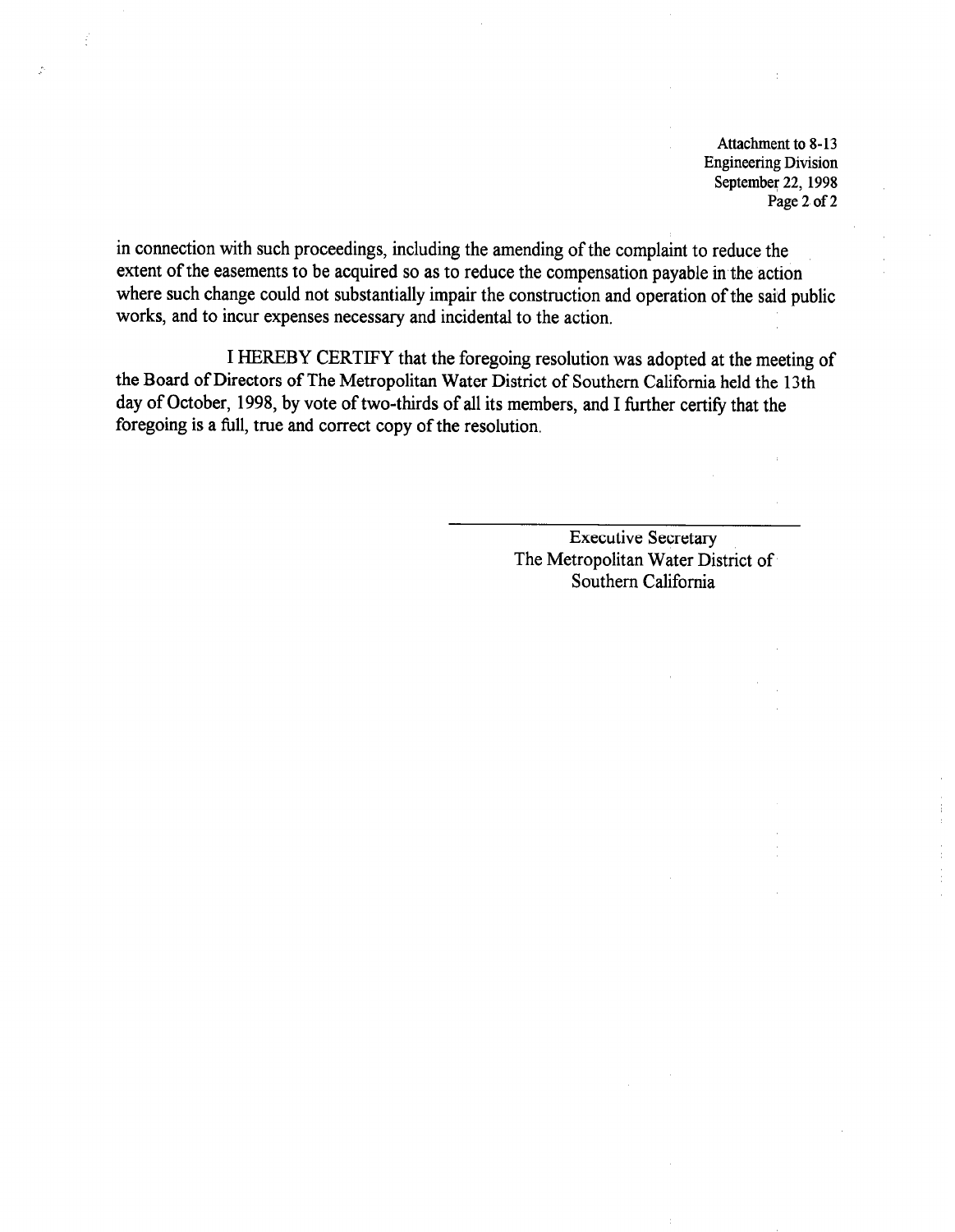Attachment to 8-13 Engineering Division September 22, 1998 Page 1 of 1

## EXHIBIT A

1. A temporary easement for a term of five (5) years commencing on the effective date of an order for possession, in the property located in the County of Riverside, State of California, described herein as Parcels INFEDl-12-103TEAl and as shown on Exhibit B, attached hereto, for purposes of construction of a water conveyance pipeline, and subject to the following conditions:

> Prior to termination of the easement, all facilities placed on the property by Metropolitan or its contractor shall be removed and the property and any improvements located thereon shall be restored or repaired to a condition as near as practicable to the condition that existed prior to Metropolitan's use of the easement.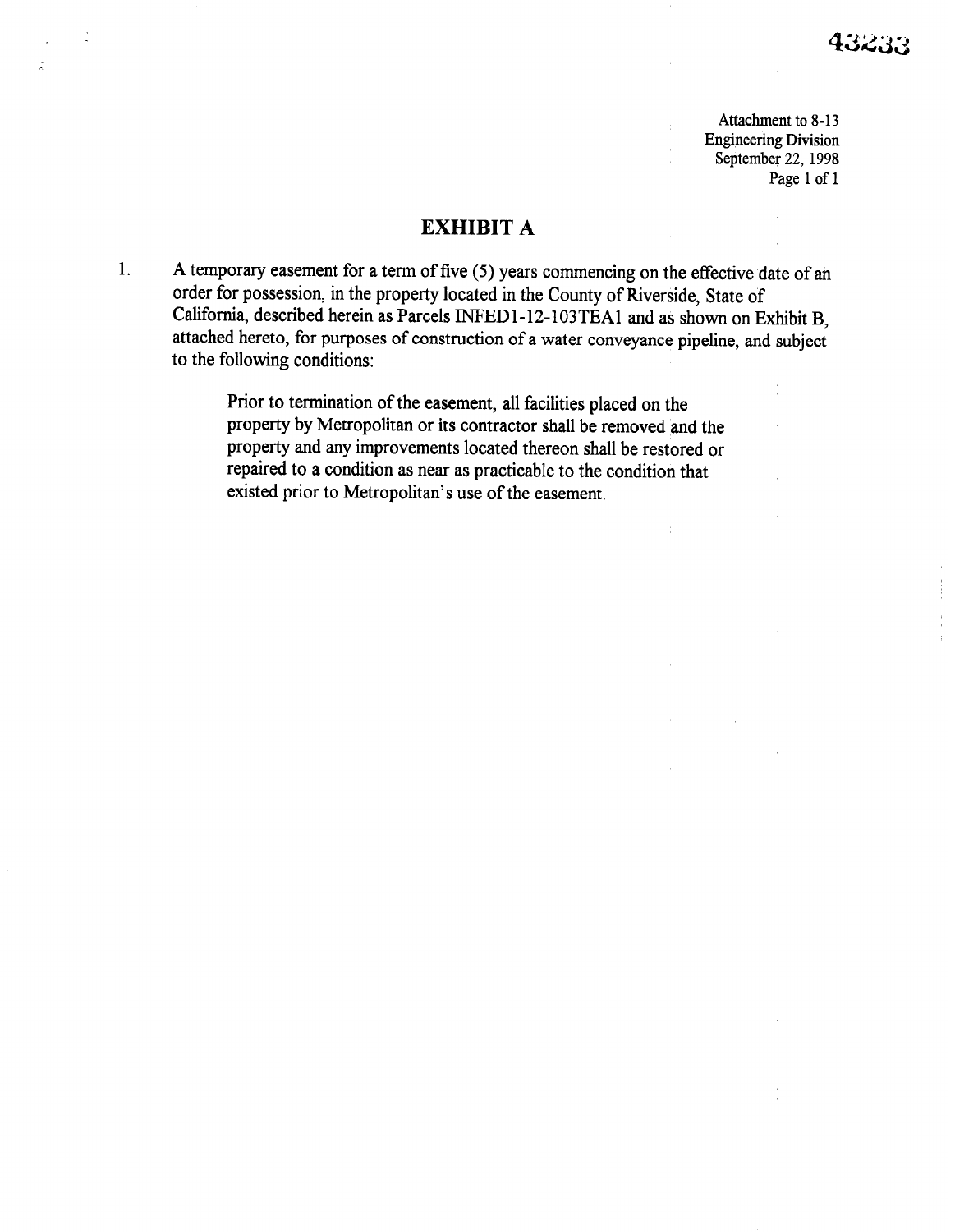# 43233

Attachment to 8-13 Engineering Division September 22, 1998 Page 1 of 2

## EXHIBIT A

INFEDl-12-103TEAl Donald A. Giardini, et al., **Trustees** 

That portion of the northwest quarter of the southeast quarter of Section 19, Township 2 South, Range 2 West, San Bernardino Meridian in the County of Riverside, State of California, lying southerly of San Timoteo Canyon Road as shown on Record of Surveys, in the Office of the County Recorder of Said County.

EXCEPTING therefrom the westerly 500 feet.

PREPARED UNDER MY SUPERVISION

Peter G. Wiseman P.L.S. 6241



Date